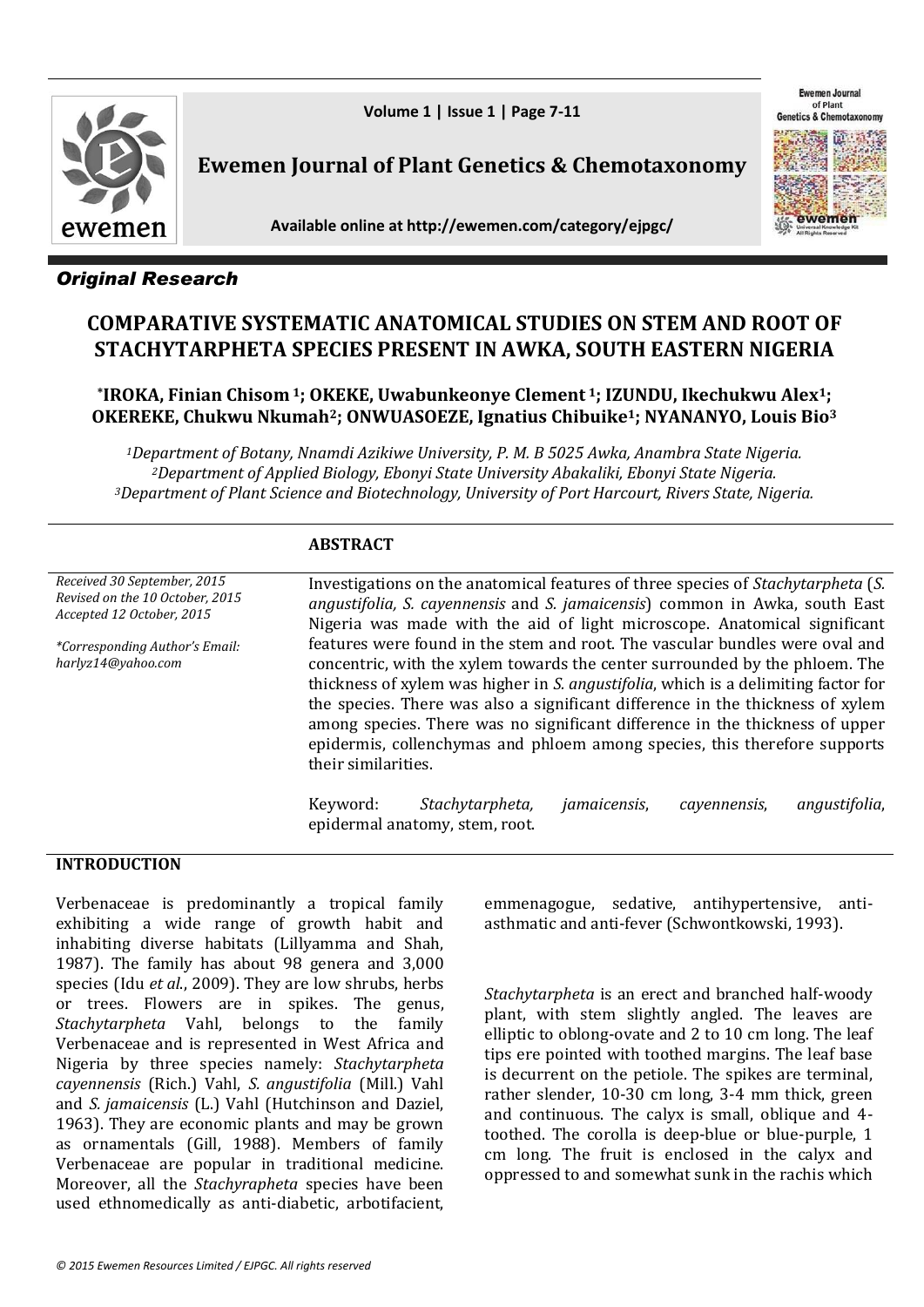is smooth, oblong and about 4 mm long (Idu *et al*., 2009).

In spite of the fact that vegetative and floral characters are markedly modified in relation to the habitat and pollination mechanisms, the preceding observations and the summaries of character variation indicated that the taxonomic application of the diversity of epidermal morphology in plants cannot be overemphasized. The decision to choose epidermal characters to carryout studies in plants was informed by earlier declaration that these characters represented genetic variations and have been used to solve taxonomic problems in certain plant groups by Taxonomists (Oladele, 1990; Adegbite, 1995; Nwokeocha, 1996; Ogunkunle and Oladele, 1997; Ogunkunle and Oladele, 2008; AbdulRahaman and Oladele, 2010a,b). Nowadays virtually every anatomical aspect of plants has been studied by Taxonomists and the quality of enormous information is accumulated. Particularly, valuable taxonomic evidence has been obtained from studying pollen, wood, leaf, epidermis, cuticle, trichomes and stomata. Some of these anatomical features are so diagnostic that they are now commonly used in routine identifications, rather than being confined to use in problems of phylogeny or classification or in the identification of fragments of plants. Leaf epidermis and the leaf cross-sectional anatomy provide extensive taxonomic data and the literature on this subject is now vast. Results indicated that epidermal characters do not exhibit a uniform pattern and hence have very little significance as a taxonomic character within the family Boraginaceae (Oladele, 1990; Adegbite, 1995; Nwokeocha, 1996). In view of the complex taxonomic status of *Stachytarpheta* species, this research is aimed at the following:

- To study the root and stem anatomical features of these plants so as to know their various attributes.
- To delimit the species by knowing and comparing their various root and stem anatomical characters in order to establish a relationship.

#### **MATERIALS AND METHODS**

#### **Materials**

All reagent used were of analytical grade and obtained from Sigma Adrich. Other items include Olympus microscope fitted with a Nikkon digital camera, razor blade, and glass slides.

#### **Methods**

### *Collection and identification of plants sample*

Samples of *S. cayennensis* and *S. jamaicensis* were collected from the premises of Nnamdi Azikiwe University Awka, Anambra State, Nigeria. *S*. *angustifolia* was collected from Adabebe village in Amawbia community, Awka South Local Government Area (LGA), Anambra State, Nigeria. Samples of *S. cayennensis*, *S. angustifolia* and *S. jamaicensis* were collected and authenticated by Prof. J.C. Okafor and vouchers specimen deposited at the Herbarium of the Department of Botany, Nnamdi Azikiwe University.

#### *Anatomical analysis*

Anatomic studies were conducted following the methods of Kadiri *et al.* (2007), Kadiri and Ayodele (2010) and Ajayi *et al*. (2011) with some modification. The stem and root samples were freely sectioned using razor blade and the thin slices obtained were kept in water before transferring onto a glass slide where a few drops of 99% ethyl alcohol were added for tissue hardening and then 2 drops of Safranin solutions. Excess stain was washed off with water before adding a drop of glycerine. Slides were covered with cover slips and then ringed with nail lacquer to prevent dehydration. All preparations were observed with an Olympus microscope and photographed with a Nikkon digitized camera. Microscopic measurements were performed only on the stem, while the root was examine qualitatively.

#### *Statistical analysis*

ANOVA was used in analysis of microscopic measurement of the studied anatomic features of the stem.

#### **RESULTS AND DISCUSSION**

The results of anatomical studies of the stem are depicted in Table 1 and Figures 1 & 2 (A , B & C), while the microscopic features of the root are depicted in Figure 2 (D, E & F). Although the study revealed *S. cayennensis* had the highest upper epidermis thickness of 200.00±28.28 µm, *S. cayennensis* had the highest collenchyma thickness of 104.00±8.49 µm, *S. jamaicensis* had the highest phloem thickness of 28.88±9.016 µm, while *S. angustifolia* had the highest xylem thickness of 92.50±17.678 µm (Table 1), analysis of variance (p>0.05) showed no significant difference in the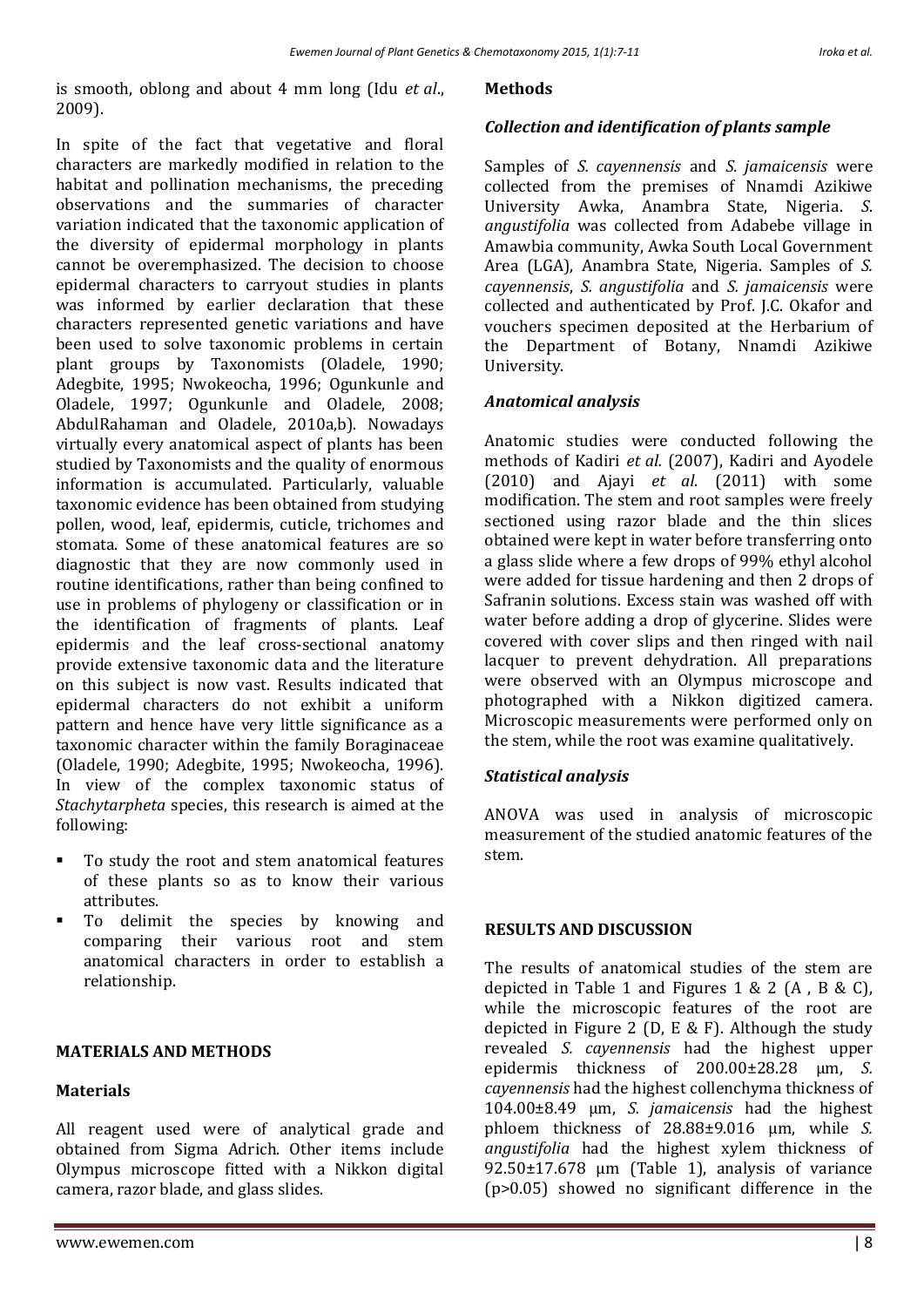thickness of upper epidermis, collenchyma, phloem, and xylem among *Stachytarpheta* species.

In the taxonomic studies of a number of families, and from biosystematics point of view, the root and stem epidermis have proven very helpful and remains

Table 1: Stem anatomical characters of *Stachytarpheta* species

some of the most significant taxonomic characters (Bhatia, 1984; Adedeji, 2004). Also, in the rigorous and critical anatomical study of fewer morphological characters in the context of molecular phylogenies it is fruitful to integrate the strength of morphological data with those of sequence data (Hayat *et al*., 2009).

| <b>Species</b>        | <b>Thickness of Upper</b><br>epidermis $(\mu m)$ | <b>Thickness of</b><br>Collenchyma $(\mu m)$ | Thickness of phloem<br>${\rm (µm)}$ | Thickness of xylem<br>(um)    |
|-----------------------|--------------------------------------------------|----------------------------------------------|-------------------------------------|-------------------------------|
| S. angustifolia       | $180.00 \pm 28.28$ <sup>a</sup>                  | $93.00 + 4.24a$                              | $15.25 \pm 3.89$ a                  | $92.50 \pm 17.68$             |
| <i>S. cayennensis</i> | $200.00 \pm 28.28$ <sup>a</sup>                  | $104.00 \pm 8.49$ a                          | $23.00 \pm 7.07$ <sup>a</sup>       | $20.14 \pm 7.26$ <sup>a</sup> |
| S. jamaicensis        | $200.00 \pm 7.07$ <sup>a</sup>                   | $99.75 \pm 3.18$ <sup>a</sup>                | $28.88 \pm 9.02$ <sup>a</sup>       | $15.10\pm4.10$ a              |
| p-value               | ns                                               | ns                                           | ns                                  | $**$                          |

ns= non-significant, \*\*=significant.



Figure 1: Mean Value of the Stem Epidermal Characteristics of *Stachytarpheta* species

On the stem anatomical study, transverse sections of the stem revealed that the structural arrangements in the three Stachytarpheta species are very similar, this was also the same for the root of the plants; an outer epidermal layer followed by 2-5 layers of collenchymatous cells. The vascular bundles were oval and concentric, with the xylem towards the center surrounded by the phloem. However, the evidence of secondary growth in the stem sections was in line with the woody morphological

#### **CONCLUSION**

Some of these anatomical features are so diagnostic that they are now commonly used in routine identification, rather than being confined to a use in problems of phylogeny or classification or in the

description earlier reported by Akobundu and Agyakwa (1998). The thickness of xylem was higher in S. angustifolia which is a delimiting factor for the species. There was also a significant difference in the thickness of xylem among the three species. There was no significant difference in the thickness of upper epidermis, collenchymas and phloem among the three species of Stachytarpheta, and this therefore supports their similarity.

identification of fragments of plants. Leaf epidermis and the leaf cross-sectional anatomy provide extensive taxonomic data and the literature on this subject is now vast. Results indicated that epidermal characters do not exhibit a uniform pattern and hence have very little significance as a taxonomic character.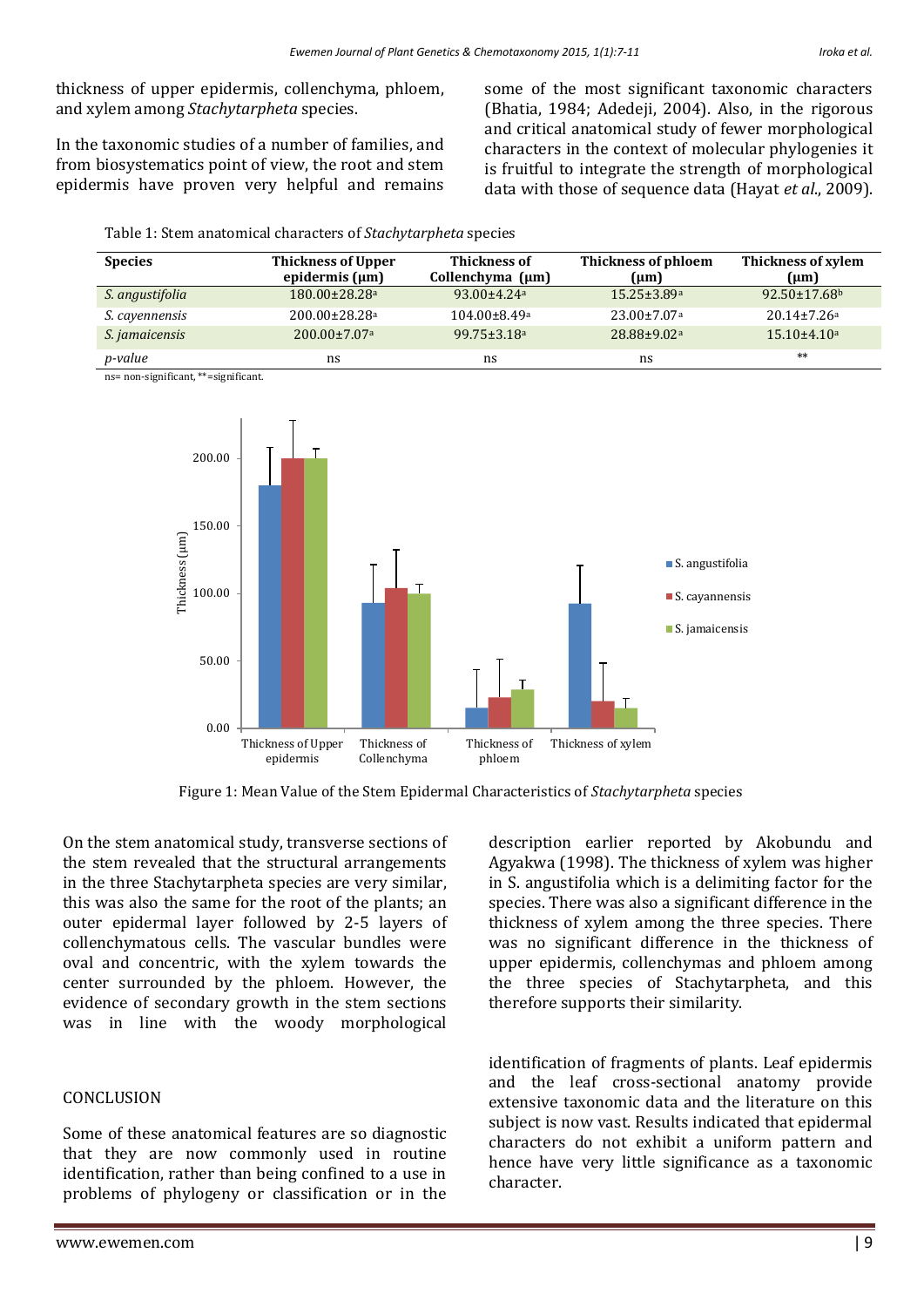

1 = Epidermis, 2 = Cortex (collenchymatous cells present), 3 = Phloem (mostly surrounded by parenchymatous cells on the outside), 4 = Xylem, 5 = Pith (collenchymatous towards the center and parenchymatous cells present directly below xylem), 6 = Stele (made up of phloem, tracheids and tubes).

Figure 2: **A** is T/S of stem of *S. jamaicensiss* ×40; **B** is T/S of stem of *S. cayennensis* ×40; **C** is T/S of stem of *S. angustifolia*  ×40; **D** is T/S of root of *S. jamaicensis* ×100; **E** is T/S of root of *S. cayennensis* ×100; **F** is T/S of root of *S. angustifolia*  ×100

#### **REFERENCES**

- 1. AbdulRahaman AA, Oladele FA (2010a). Leaf micro morphology of some *Amaranthus. Nig J Pur Appl Sci* 23:2136-2143.
- 2. AbdulRahaman AA and Oladele FA (2010b). Stomatal complex types and epidermal cells in *Jatropha species* L. (Euphorbiaceae). *Nig J Pur Appl Sci* 23:2160-2163.
- 3. Adedeji O (2004). Leaf epidermal studies of species of *Emilia* cass. (Senecionea*,* Asteraceae) in Nigeria. *Botanica Lithuanica.* 10(2):121-133.
- 4. Adegbite AE (1995). Leaf epidermal studies in three Nigerian species of *Aspilia* (Heliantheae*-*Asteraceae) and two hybrids. *Nig J Bot* 8:25-33.
- 5. Ajayi GO, Kadiri AB, Egbedi ME and Oyeyemi OO (2011). Pharmocognostic study of two medicinal species of *Rytigynia* (Rubiaceae) from Nigeria. *Phytologia Balcanica* 17(3): 355-359.
- 6. Akobundu IO and Agyakwa CW (1998). A Handbook of West African Weeds*.* Second Edition. International Institute of